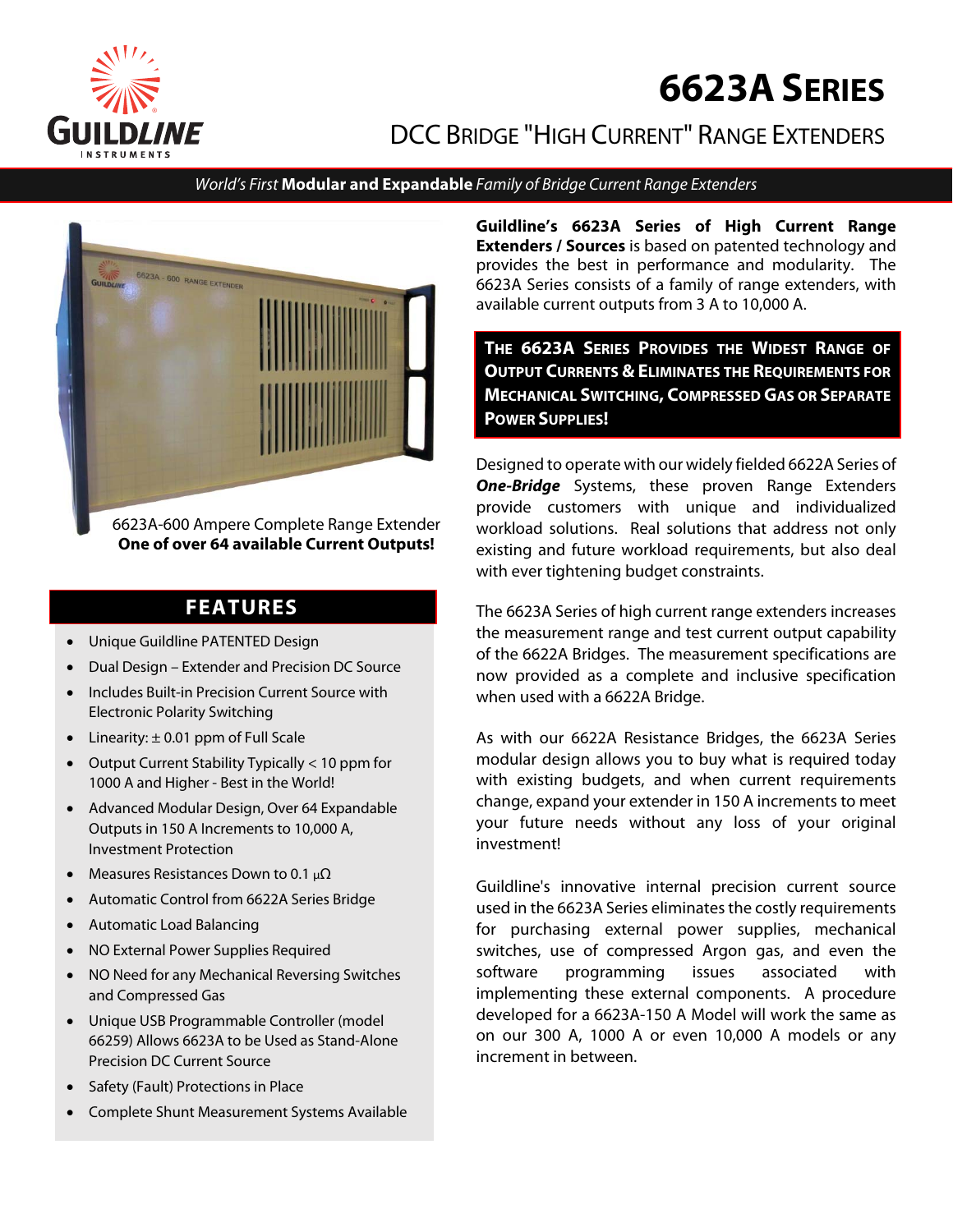**Range Extenders** allow DCC Bridges to measure lower resistance values or shunts at higher currents. Using patented technologies, Guildline provides our customers with the most value and flexibility in expanding their **low resistance** 

COMPLETE 6625A MEASUREMENT SYSTEM 1μΩ TO 1GΩ AT 300 AMPERES SHOWN



**and shunt measurement** capability. Unlike competitive products designed more than 25 years ago, the 6623A Series has the functionality and ease of use expected from a modern instrument. Guildline has dramatically **improved measurement functionality**, size, power handling as well as addressing budget considerations. For example, the 6625A Measurement system shown on the left is capable of automated measurements from **1 μΩ at 300 A** all the way to **1 GΩ** at **1000 V**; all in a height less than  $35''$  (<1 meter) and completely operational on a single standard **120 VAC, 15 A circuit!**

A 6623A Series Range Extender typically can be used with any of our 6622A Series **One-Bridge** solutions, however they should be calibrated together to ensure best performance. The 6622A Bridge automatically configures the model 6623A you have connected, knows what current ranges are available, and warns you when currents beyond the limits of the attached range extender are requested. How's that for smart integration!

All 6623A Models are completely upgradeable with no loss of your initial investment. For example, if you started with the 300 A unit shown above, and now require 3000 A, don't worry! Simply send back your 300 A unit, pay the difference from what you spent on the 300 A unit with respect to the new unit you want, and

Guildline will send back a new 3000 A unit. Plug it into your Bridge and you are ready to go! No need to rewrite already developed procedures and no need to provide additional training. The 3000 A unit operates exactly the same as the 300 A unit.

#### **NEW PATENTED DESIGN AND TECHNOLOGY**

Older Guildline range extenders, copied and sold today by competitors, had three components: range extender(s), external power supply(s) from a third party, and a mechanical polarity reversing switch operated by compressed argon gas. Depending on high current requirements you could have several extenders, several power supplies, and always required mechanical switching. Also note that the third party power supplies were not precision current sources and use mechanical switches to provide proper load balancing (i.e. do not automatically adjust for load). Custom Software were also required to control the various standards from different vendors.

The 6623A Series was designed to replace the 25 year old technology that Guildline used in the past, and that is still used by competitors. The 6623A unique design **includes the extender, electronic reversing switch and precision current source (i.e. not just a power supply) in a single unit**, and controllable from a connected Bridge to provide full automation. The best part is that **all operations are the same** whether it is 3 A, 150 A or up to 10,000 A or any of **our over (64) sixty-four available 6623A Models**. Also important is that the 6623A Series does not use mechanical swiches which at some point in time will fail!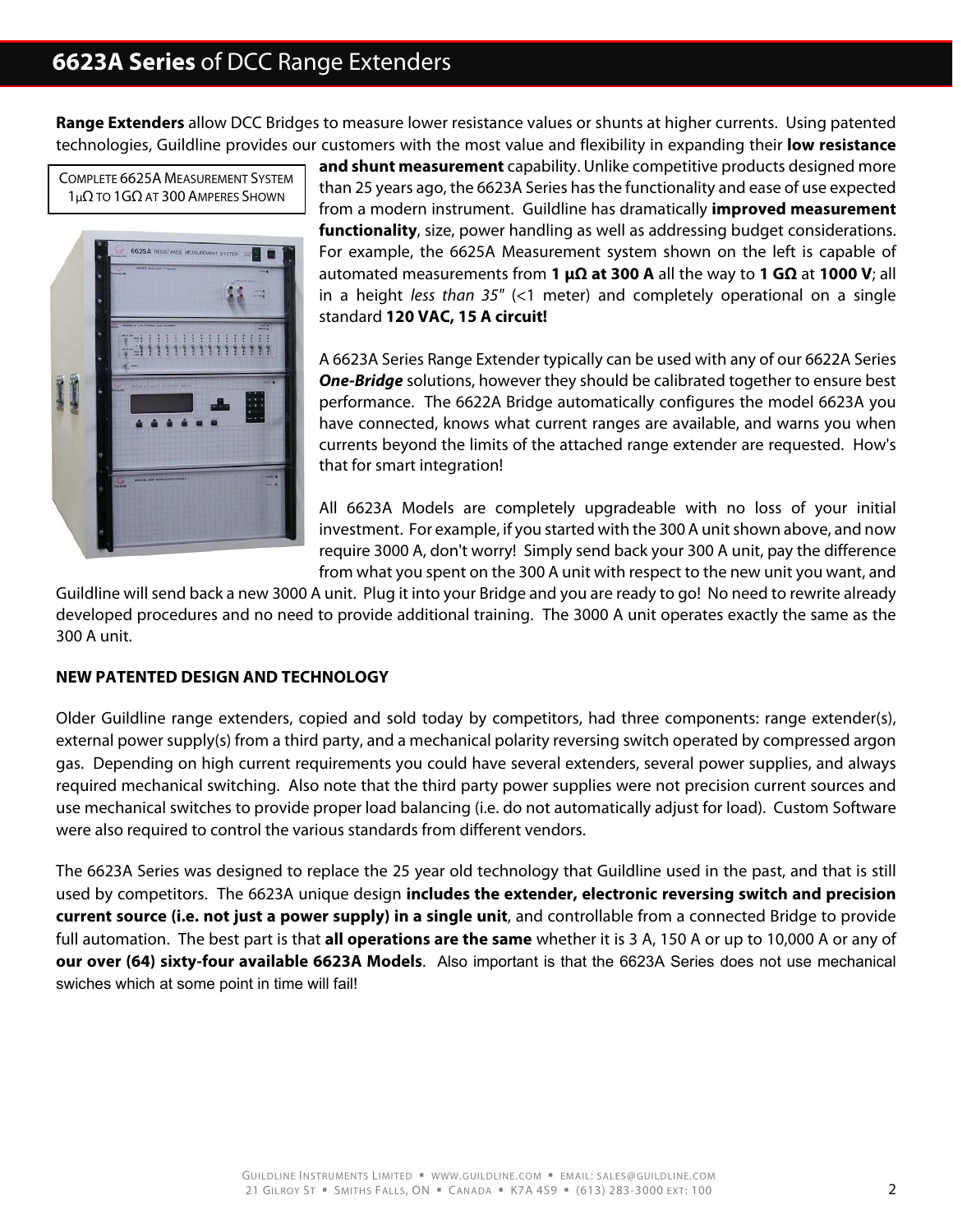The modern, patented design of the 6623A provides improved performance, materially better reliability, has far fewer components, and is very compact. For example, a 6623A 3000 A range extender is only an **amazing 35 inches or 89 cm high**. By comparison the old technology used by the competition requires



two (2x) 5-foot tall (152 cm) racks with multiple standards from multiple vendors. Also, for Guildline's 6623As – **NO Compressed Argon Gas**, **NO 208 Vac 3-Phase** required for external power supplies, **NO manual adjustments** for load, **NO** multiple extenders requiring wiring setup changes, and **NO** external computer and complex procedures to **learn, program and support**.

The heart of Guildline's 6623A design is our patented 150 ampere precision current source operating on a single board that Guildline spent over 1 million dollars (\$1,000,000) to develop. This board is an electronically programmed single precision current source that provides both positive and negative test currents of equal magnitude via electronic polarity switching! This board incorporates automatic load balancing and smart electronics. Guildline's innovative internal current source used in the 6623A Series eliminates the costly requirements for purchasing external power supplies, use of external mechanical switches and compressed gas; and even the software programming difficulties associated with implementing these external components. This means a Guildline Bridge controls the 6623A to provide the required output current with automatic electronic polarity reversal, thus takes automation and support to a whole new level.

**6623A HAS ALL THE STANDARDS ON A SINGLE BOARD!**



Each board has **SMART TECHNOLOGY** incorporated into the design that allows command and control in terms of operation, switching and board protection. This allows a connected Guildline DCC Bridge, or stand-alone control unit, to operate the current source without requiring a separate computer and custom programming.

In addition, Guildline's **SMART TECHNOLOGY** provides for more robust operation. For example, if a single board were to fail, **your System is not down**. You simply operate at a reduced current. If you had a 1000 A unit which has 7 boards, and a board fails, your system would continue to operate at 900 A. Send the board back for repair and when it is returned, simply insert it back in. The status of all boards is monitored and displayed visually via a LED bank

A Guildline 6623A-300A Range Extender, with more than 100 Systems already fielded, is a single unit that is 4-U high

(i.e. about 18 cm or 7 inches) which contains internally two 150A precision current source PCBs, a single 300 A range extender, and **SMART TECHNOLOGY**. The 6623A-300A comes with a control cable that connects directly to a Guildline DCC Bridge. Output current is controlled by the Bridge. NO separate custom program is required or separate PC to control a bridge, NO third-party power supplies and NO separate mechanical switch. In contrast competitive offerings using old technology require at least 5 different pieces of equipment and a 152 cm (i.e. 5 foot) equipment rack.

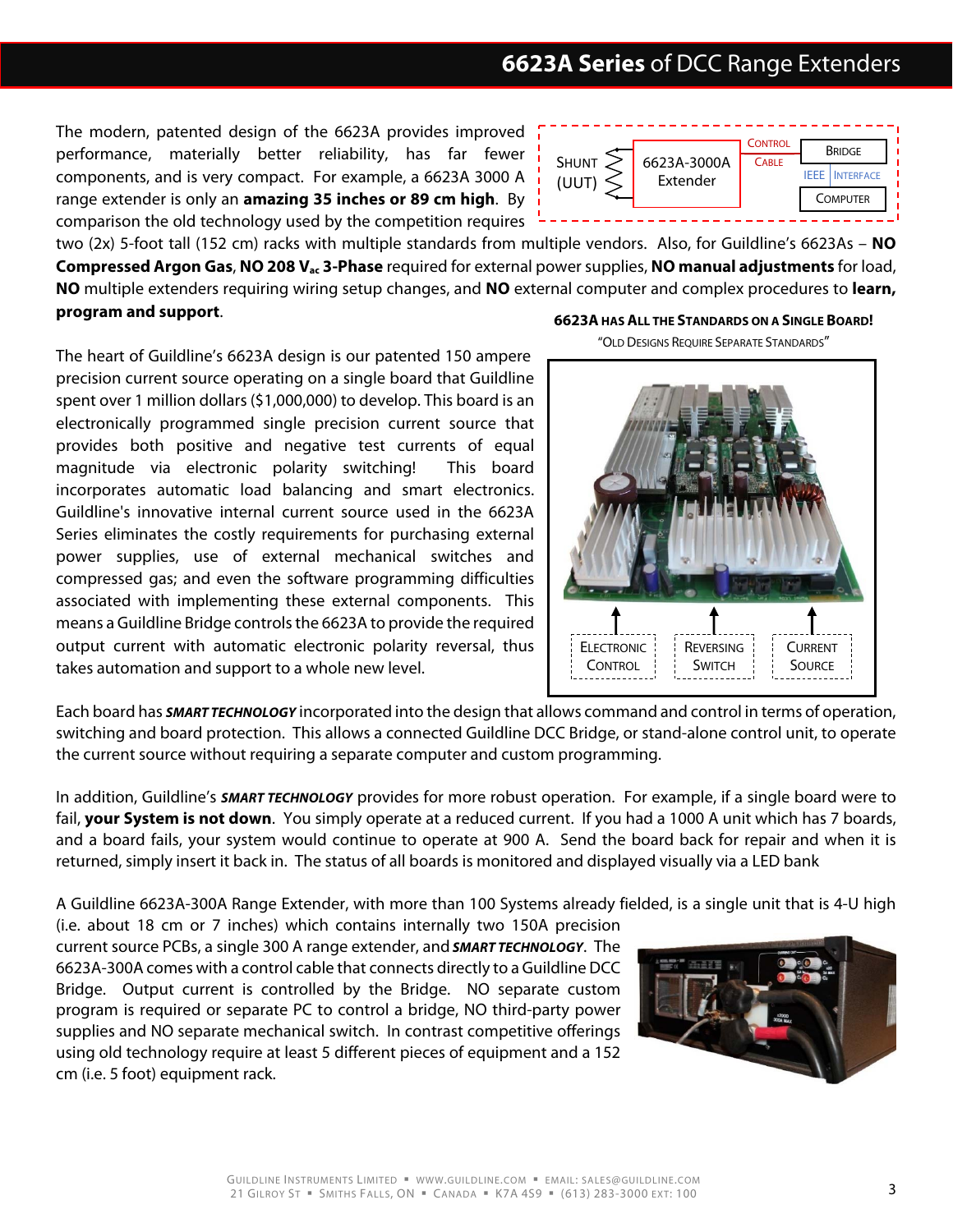Guildline's design philosophy is to avoid problems and this is reflected in the 6623A design. The patented modular current source provides a single DC current source (i.e. NOT a bi-polar supply) with electronic polarity switching. **This avoids the requirements to match bi-polar power supplies, avoids the very real problem of needing compressed argon gas, and avoids the most common failure point with Range Extender or Shunt Measurement Systems which is the mechanical switch!**

**Complete Modularity** – The 6623A High Current Series starts with a 150 A Range Extender / Precision Current Source

with one Guildline designed and manufactured 6623A 150 A board. This is a completely self contained extender requiring no reversing switch and no external third-party power supply. Now need to go to 300 A? Simply send your unit back, we will add a second 150 A board, put it in a case and return. **You simply only pay the difference from what you paid for your 150 Ampere Range Extender, what a new 300 Ampere Range Extender costs, and a calibration. That's it.** When you get it back, your procedures will work, operation is the same, no new standards to learn – **This is as easy as it gets!**

How about going up to 450 A or even 600 A? Same Process – From a 300 A unit we simply add 1 or 2 boards (i.e. 600 A will run off 120 V or 240 V) – and procedures still work, **operation is same. Easy to upgrade**, and you maintain your original investment from the 150 A Extender. The Guildline 6623A Series **offers over 64 configurations** using multiple 150 A precision current source PCBs with electronic switching. And the Guildline 6623A Series can be expanded to 10,000 A – **ALL modular and operating the same way** and programmed the same way.



In addition Guildline's 6623A Models can operate as independent low uncertainty DC Current Sources, controlled via a separate 66259 Stand-Alone Controller. When you use the 66259 Programmable Controller, you do not need a Resistance Bridge. Simply connect the 66259 to any 6623A Precision Current Source / Range Extender. You now have a USB Programmable Precision Current Source with full control of all measurement parameters via the 66259. Guildline's precision current source automatically adjusts for load and has been NMI verified to operate at 5 ppm stability with 1000 A of output current. This is two orders of magnitude better performance than the third-party power supplies used by competitors.

## **6623A Models Design and Features!**

### **6623A-3 and 6623A-10 Ampere Models**

The 6623A Series starts with the 6623A-3 and 6623A-10 Models in rack or bench mount configurations. At only 3U in height, these units are perfect for those applications where currents up to 10 A are required. These currents allow precision calibration down to the 1 mΩ range. This is perfect when looking at calibration of milli-ohm standards; and decade boxes with 1 mΩ, 10 mΩ and 100 mΩ dials. These models can also calibrate shunts up to 10 A. The 6623A-3 provides division of higher currents when working with 6623A models from 1000 A to 3000 A. The 6623A-10 is also used for division of higher currents when working with 6623A models 4000 A up to 10,000 A. All models ≤10 A use patent protected 5 A DC current source PCBs.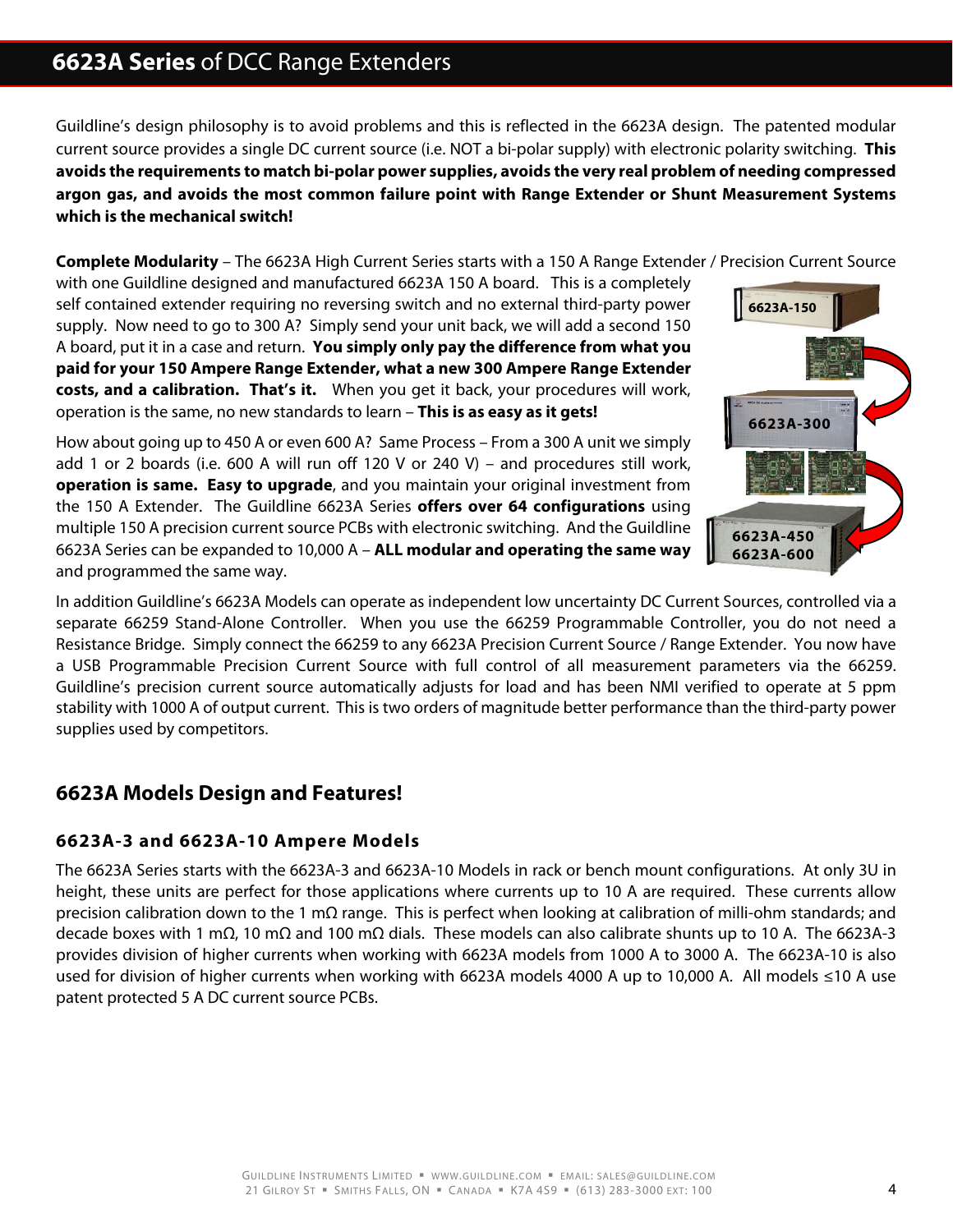### **6623A-150 and 6623A-300 Ampere Standard Models**

Need to go higher in currents? Consider the 6623A-150 or 6623A-300 ampere models. These models are very compact requiring only 3U in height for the 150 A and 4U for the 300 A. That is only 7 inches high or 18 cm for up to 300 A of current output including electronic polarity switching and built-in precision current sources! When used with any of the 6622A Series bridges, the combined height is still only 8U or 9U (about 15 inches or 1/3 of a meter). In this space, you can have a measurement capability from 300 A at 1  $\mu\Omega$  all the way up to 1 kVdc at 1 GΩ. These models are available in Bench and Rack configurations. Power requirements are only 120VAC, 50/60 Hz. Competitors are still using old technology that requires an external voltage source, two external current sources, two range extenders, and mechanical switching to provide the same functionality and 300 A range.

Like the 6623A 3 A and 10 A models, the 150 A and 300 A models can be used with standard dedicated, 120 VAC power. This means you do not need special power to operate these models. There is also no requirement for special heat exhausts. These features allow for complete flexibility when designing room layouts. The 6623A 150 A and 300 A models can be expanded all the way to our world class leading 10,000 A model. Complete investment protection!

### **6623A-450 and 6623A-600 Ampere Standard Models**

The 450 and 600 ampere models are also available in bench or rack mount configuration and like our lower current series can be expanded all the way to 10,000 A. At only 5U (8.75" or 22.2 cm) in height, these compact models produce more current in the world's smallest available footprint for range extenders than any other product sold today. Models up to 450 A can run on 120 VAC (50/60 Hz) or single phase 208 V, 50 Hz or 60 Hz. Like the 150 A and





300 A models, these products do not require multiple external cascaded range extenders, do not require multiple external current sources, and do not require external mechanical switches. They are self contained with no additional standards required. This one unit shown is ALL you need for current measurements to 600 amperes!

# **Going Higher In Current Models – A True Modular Design!**

As stated, the heart of the 6623A Range Extender is our **Smart Technology** - Patented Board. This advanced board's modularity and integration is best shown using a 6623A-1000A picture and internal diagram. This 1000 A Precision Current Source contains up to a maximum of seven (7) 150 A PCBs. This means EACH 1000 A Unit can provide current outputs of up to 1050 amperes in a 5U high

chassis (i.e. 22.23 cm or 8.75 inches).





Diagram showing placement of Smart Boards in 1000 A Current Source and delivered Product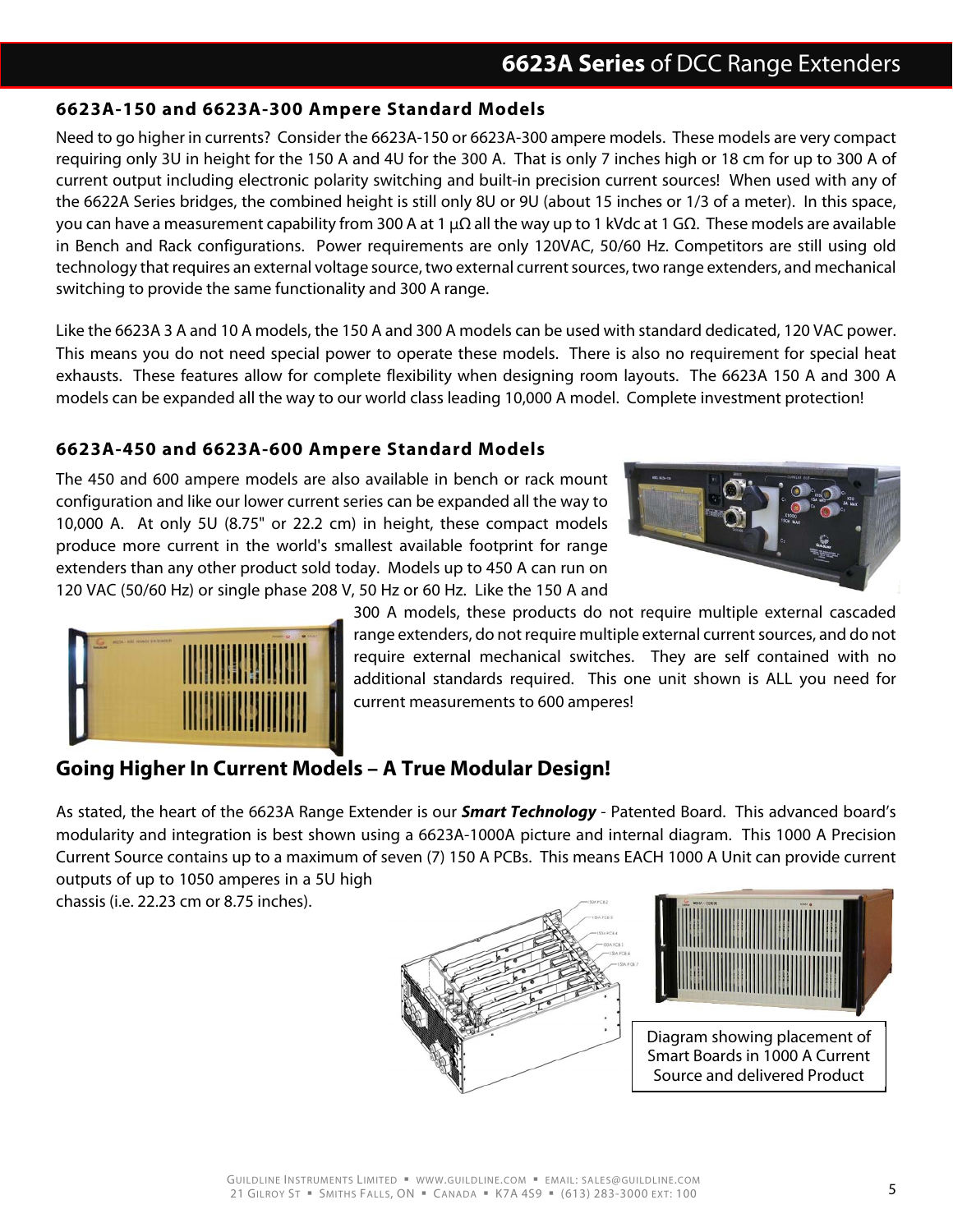

If a customer requires 1500 A, a fully populated 1000 A Current Source, as previously shown, will be provided along with a second 1000 A chassis populated with only three 150 A PCBs to provide currents up to 1500 A. If 2000 A are required in the future, simply send back the partially populated Current Source (leaving one and the ability to continue to run at 1000 A with your System) and Guildline will add 3 more boards to expand the current capability to 2000 A. Since we are not changing any range extenders, any power supplies, any polarity reversal switches; your system will run just as it did before with the same procedures, same software, same operation, but at higher currents. If you require 3000 A in the future, we will simply send an additional 1000 A current source and connecting buss bars for mounting in the System rack. With this design you are never down and are assured of true upgradeability.

Guildline's 150 A PCB's "smart" technology provides command control in terms of operation, switching and even board protection. If a board was to fail, your system is not down. You simply operate at a reduced current. If you had a 1000 A unit and a board fails, your system

would continue to operate at 900 A. Send the board back for repair and when it is returned, simply insert it back in. The status of all boards is monitored and displayed visually via a LED bank.

With a 6623A Range Extender, the operation and ease of connections is amazing. For high currents the 6623A uses 500

Ampere cables designed and manufactured by Guildline. With the unique "circular" connection on the buss bars and compression welded cable ends, each 500 Ampere cable will provide the exact same contact resistance, regardless of how the cable is connected. This setup avoids operator variability and greatly simplifies operation.

In contrast, the competition requires multiple Extenders, multiple Power Supplies, and mechanical Reversing Switches for currents up to 400 A. For currents > 400



6623A-2000 A Front and Rear (44 cm or 17.5 inches tall)

Amperes pressurized Argon gas is required to drive large mechanical switches, specialized power circuits (i.e. minimal 3- Phase 208 V) must be installed, and outside air venting is required. When using competitor's equipment, customers must also buy custom buss bar adapters for each different shunt they want to calibrate.

#### **6623A-1000, 6623A-2000 and 6623A-3000 Ampere Standard Models**



Need higher currents? The 6623A Series comes with standard models for 1000, 2000 and 3000 Amperes. With our unique 150 A patented design, we can provide standard models inbetween these values (such as 750 A, 900 A, 1500 A, 2150 A, 2300 A, etc.), however we have selected our most popular current ranges and provide them as standard configurations. All these currents are available as standard products or through our unique upgrade path for smaller current models. Procedures developed for any 6623A model will work with all 6623A models. The 6623A Series is also very compact. The 1000 A model is only 13U (i.e. 23 inches or 58 cm) in height. Better yet, each additional 1000 A (or increment of) only adds 5U

(i.e. 8.75" or 22.2 cm) to the total height. This means that a 2000 A Model is 18U, while our 3000 A model is only 23U (i.e. about 40 inches or 1 meter). Also note that all of these models only require

a single phase circuit.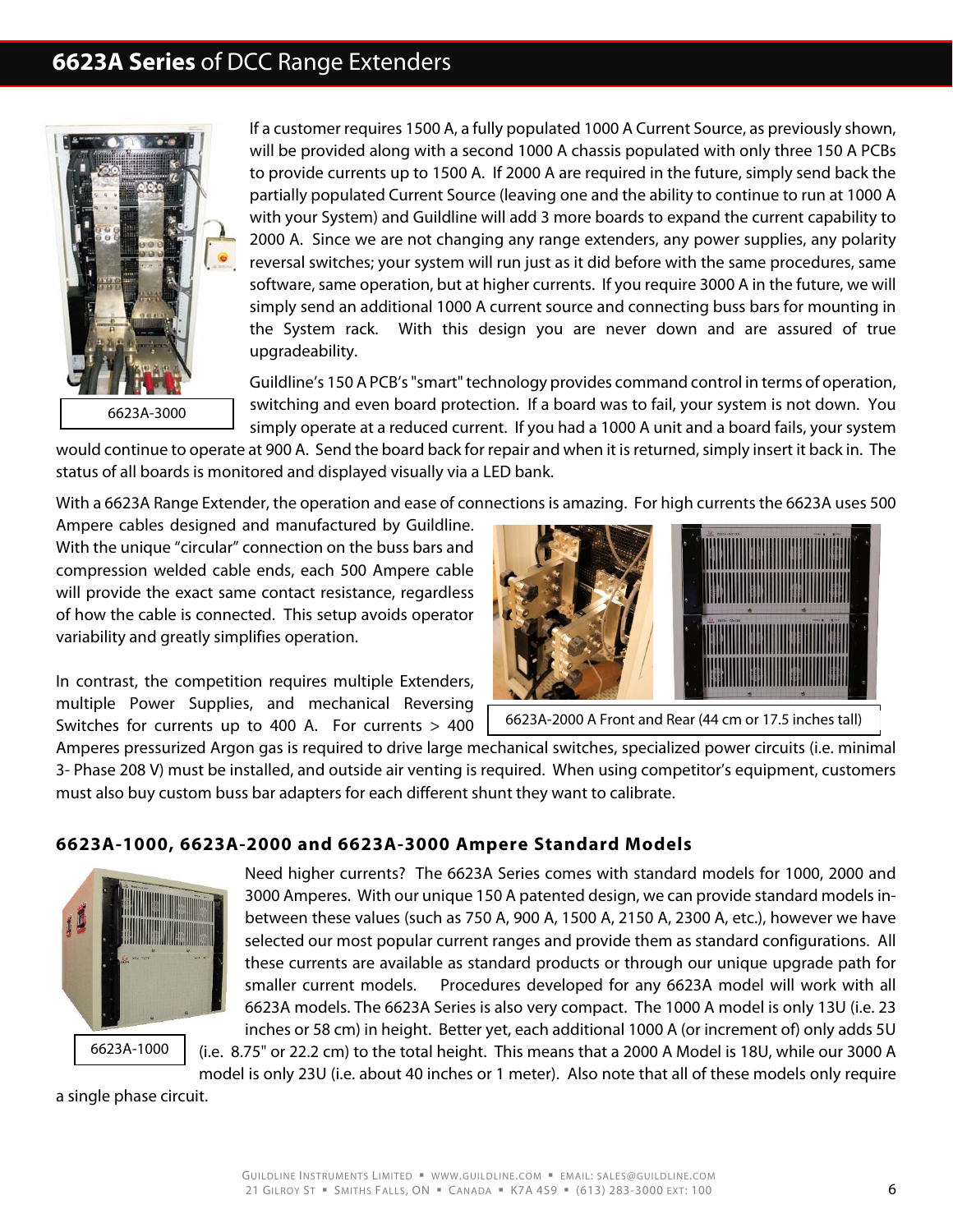### **6623A-4000, 6623A-5000 and 6623A-6000 Ampere Standard Models**

When you move to the 4000 A to 6000 A Models, only a second rack is required. The Range Extender is still controlled via the Bridge or optional 66259 stand-alone controller. The additional 1000 A Precision Current Sources are simply mounted in a second cabinet and the buss bar system allows easy access for connecting current cables up to the unit.

A customer can output current from 300 A to 6000 A **without ever having to change a cable.** All switching and programming is accomplished from the Bridge and it is as simple as entering the desired current output. All 6623A Models above 600 A also come with an emergency output current cut-off switch for user safety.



6623A-4000

### **6623A-7000, 6623A-8000, 6623A-9000 & 6623A-10000 Ampere Standard Models**

All from a single patented 150 A Precision Current Source, Guildline can now deliver standard Range Extender Systems



with output currents up to 10,000 A. No water cooling, no compressed Argon gas, no mechanical switches - nothing else is required.

When we go above 6000 A all we have to do is mount the additional current sources into a third cabinet. You can visually see how easy it is to go from 6 kA all the way to 10 kA in a modular and upgradeable path that no one else can provide.

Like all our 6623A Series Range Extenders, no special control or programming is required. The current outputs are simply entered as a desired current output

from the Bridge or Stand-Alone Controller and the System responds.

### **The 6623A Series - Built on years of experience and unique engineering design – providing best uncertainties, ease of use, and built-in expansion capability for customers!**

**See for yourself –** Guildline Instrument's 6623A modern technology versus a 25-year old approach. **Ask for a demo 300 A** Extender from both Guildline and the competition and compare them in your laboratory.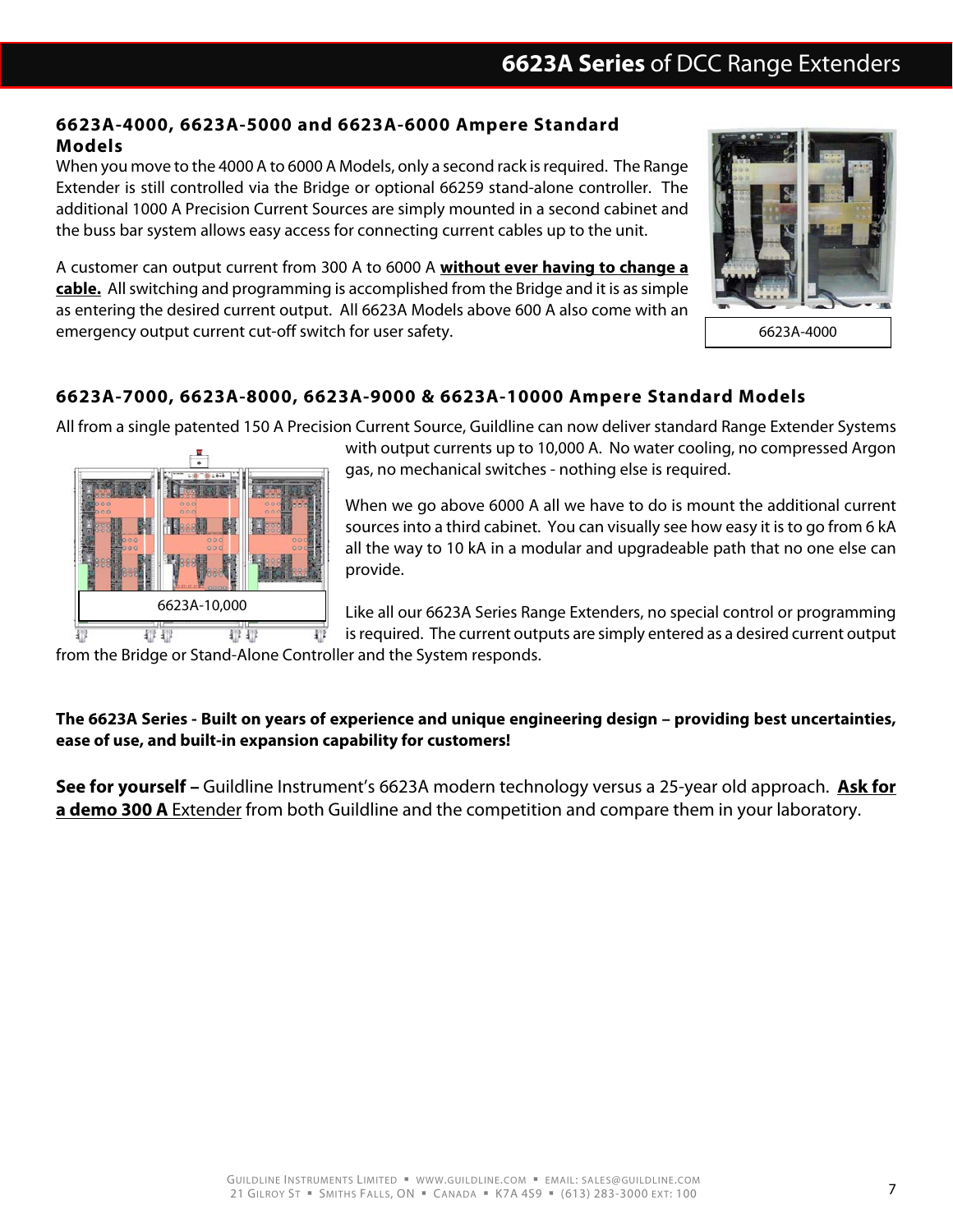| <b>GENERAL SPECIFICATIONS (ALL MODELS)</b> |                                                         |                                    |                      |  |  |
|--------------------------------------------|---------------------------------------------------------|------------------------------------|----------------------|--|--|
|                                            | Temperature Coefficient ▶                               | $±0.01$ ppm/ $°C$                  |                      |  |  |
|                                            | Ratio Transformation Linearity ▶                        | $\pm 0.01$ ppm of Full Scale Ratio |                      |  |  |
|                                            | Test Current Resolution ▶                               | ± 17 bits                          |                      |  |  |
| Communications                             | Via 6622A Bridge - IEEE 488.2 (SCPI Based Instructions) |                                    | Via 66259 - USB      |  |  |
|                                            | Operating Temperature to Full Specifications▶           | 23 °C $\pm$ 3 °C                   | 73 °F $\pm$ 5.4 °F   |  |  |
|                                            | Maximum Operating Range (<50 % RH) ▶                    | +18 °C to +28 °C                   | +64.4 °F to +82.4 °F |  |  |
| Temperature Storage Range ▶                |                                                         | $-20$ °C to $+60$ °C               | $-4$ °F to $+140$ °F |  |  |
| <b>Operating Humidity</b>                  | 20 % to 70 % RH                                         | <b>Storage Humidity</b>            | 15 % to 80 % RH      |  |  |

# **3 YEAR TEST CURRENT SPECIFICATIONS (ALL MODELS)**

| 6623A-3 and 6623A-10                         |                        | $3A^{(1)}$                      | 10 A (x20)(2)                   | 10 A (x100)(2)                   |
|----------------------------------------------|------------------------|---------------------------------|---------------------------------|----------------------------------|
|                                              | <b>Output Range</b>    | $\pm$ 0.1 A to $\pm$ 3 A        | $\pm$ 0.1 A to $\pm$ 10 A       | $\pm$ 0.1 A to $\pm$ 10 A        |
| <b>Test Current</b>                          | Accuracy               | $\pm 0.1\% \pm 0.4 \text{ mA}$  | $\pm 0.1\% \pm 0.4 \text{ mA}$  | $\pm 0.1\% \pm 0.4 \text{ mA}$   |
| <b>Specifications</b>                        | Stability (10 minutes) | $\pm 0.01\% \pm 0.1 \text{ mA}$ | $\pm 0.01\% \pm 0.1 \text{ mA}$ | $\pm 0.01\% \pm 0.1 \text{ mA}$  |
|                                              | Compliance             | $± 5$ Volts                     | $± 8$ Volts                     | $± 8$ Volts                      |
| 6623A-150                                    |                        | 3A                              | 15A                             | 150A                             |
|                                              | <b>Output Range</b>    | $\pm$ 0.1 A to $\pm$ 3 A        | $±$ 3 A to $±$ 15 A             | $\pm$ 15 A to $\pm$ 150 A        |
| <b>Test Current</b>                          | Accuracy               | $\pm 0.1 \% \pm 0.4$ mA         | $\pm 0.3 \% \pm 5$ mA           | $\pm$ 0.3 % $\pm$ 30 mA          |
| <b>Specifications</b>                        | Stability (10 minutes) | $\pm 0.005 \% \pm 0.1$ mA       | $\pm 0.005 \% \pm 2 mA$         | $\pm 0.005 \% \pm 3 mA$          |
|                                              | Compliance             | $± 5$ Volts                     | $± 7.5$ Volts                   | $± 1.5$ Volts                    |
|                                              | 6623A-300              | 3A                              | 15A                             | 300 A                            |
|                                              | <b>Output Range</b>    | $\pm$ 0.1 A to $\pm$ 3 A        | $±$ 3 A to $±$ 15 A             | $± 15$ A to $± 300$ A            |
| <b>Test Current</b><br><b>Specifications</b> | Accuracy               | $\pm 0.1 \% \pm 0.4$ mA         | $\pm 0.3 \% \pm 5$ mA           | $\pm 0.3 \% \pm 30$ mA           |
|                                              | Stability (10 minutes) | $\pm 0.005$ % $\pm$ 0.1 mA      | $\pm 0.005 \% \pm 2$ mA         | $\pm 0.005 \% \pm 3 mA$          |
|                                              | Compliance             | $± 5$ Volts                     | $± 7.5$ Volts                   | $± 1.5$ Volts                    |
|                                              |                        |                                 |                                 |                                  |
|                                              | 6623A-450/600          | 3A                              | 30A                             | 450/600 A                        |
|                                              | <b>Output Range</b>    | $\pm$ 0.1 A to $\pm$ 3 A        | $±$ 3 A to $±$ 30 A             | $±$ 30 A to $±$ 450/600 A        |
| <b>Test Current</b>                          | Accuracy               | $\pm 0.1 \% \pm 0.4$ mA         | $\pm 0.3 \% \pm 5$ mA           | $\pm 0.3 \% \pm 30$ mA           |
| <b>Specifications</b>                        | Stability (10 minutes) | $\pm 0.005 \% \pm 0.1$ mA       | $\pm 0.005 \% \pm 2$ mA         | $\pm 0.005 \% \pm 3 mA$          |
|                                              | Compliance             | $± 5$ Volts                     | $± 7.5$ Volts                   | $± 1.5$ Volts                    |
| 6623A-1000/2000/3000                         |                        | 30A                             | 150A                            | 1 kA / 2 kA / 3 kA               |
|                                              | <b>Output Range</b>    | $±$ 3 A to $±$ 30 A             | $\pm$ 30 A to $\pm$ 150 A       | $± 150$ A to $± 1$ k/2k/3k A     |
| <b>Test Current</b>                          | Accuracy               | $\pm 0.3 \% \pm 5$ mA           | $\pm 0.3$ % $\pm$ 30 mA         | $\pm 0.35 \% \pm 150$ mA         |
| <b>Specifications</b><br>(Note 1)            | Stability (10 minutes) | $\pm 0.005 \% \pm 2 \text{ mA}$ | $\pm 0.005 \% \pm 3 \text{ mA}$ | $\pm 0.005 \% \pm 50 \text{ mA}$ |
|                                              | Compliance             | $± 7.5$ Volts                   | $± 1.5$ Volts                   | $± 1.5$ Volts                    |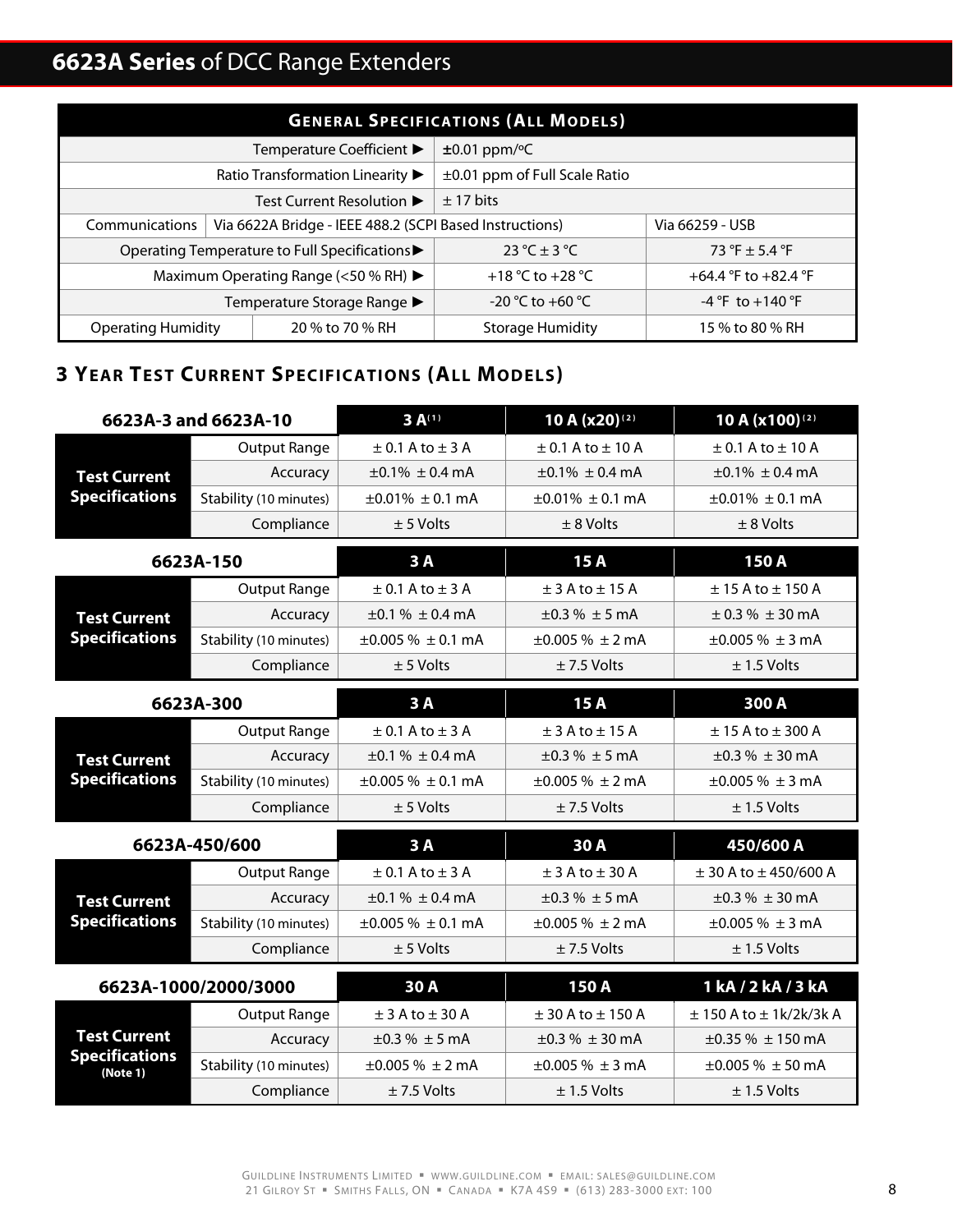### **3 Year Test Current Specifications - Continued (All Models)**

| 6623A-4000/5000/6000              |                        | 30 A<br>300 A                   |                                 | 4 kA / 5 kA / 6 kA                |  |
|-----------------------------------|------------------------|---------------------------------|---------------------------------|-----------------------------------|--|
|                                   | Output Range           | $\pm$ 10 A to $\pm$ 30 A        | $\pm$ 30 A to $\pm$ 300 A       | $±$ 300 A to $±$ 6000A            |  |
| Test Current                      | Accuracy               | $\pm 0.3 \% \pm 5$ mA           | $\pm 0.3 \% \pm 30$ mA          | $\pm 0.35 \% \pm 150$ mA          |  |
| <b>Specifications</b><br>(Note 2) | Stability (10 minutes) | $\pm 0.005 \% \pm 2 \text{ mA}$ | $\pm 0.005 \% \pm 3 \text{ mA}$ | $\pm 0.005$ % $\pm$ 100 mA        |  |
|                                   | Compliance             | $± 7.5$ Volts                   | $\pm$ 1.5 Volts                 | $\pm$ 1.5 Volts                   |  |
|                                   |                        |                                 |                                 |                                   |  |
|                                   | 6623A-7k/8k/9k/10k     | 30 A                            | 300 A                           | 7kA / 8kA / 9kA / 10kA            |  |
|                                   | Output Range           | $\pm$ 10 A to $\pm$ 30 A        | $\pm$ 30 A to $\pm$ 300 A       | $±$ 300 A to $±$ 10000A           |  |
| Test Current                      | Accuracy               | $\pm 0.3 \% \pm 5 \text{ mA}$   | $\pm 0.3 \% \pm 30$ mA          | $\pm 0.35\% \pm 150 \text{ mA}$   |  |
| <b>Specifications</b><br>(Note 2) | Stability (10 minutes) | $\pm 0.005 \% \pm 2 \text{ mA}$ | $\pm 0.005 \% \pm 3mA$          | $\pm 0.005 \% \pm 100 \text{ mA}$ |  |

1 - For currents <3 amperes refer to 6623A-3 Specifications.

2 - For Currents <10 amperes, refer to 6623A-10 Specifications

**3 – Typically output current stability is < ±0.0001 % or < 10 ppm for all models**

### **6623A SERIES 36 MONTH RATIO ACCURACY**

| STANDARD MODEL <sup>1</sup>                                   | <b>TRANSFORMATION</b><br>RATIO(S) | <b>RATIO ACCURACY</b>                           | <b>MAXIMUM RATIO</b><br><b>CURRENT</b>   | <b>RESISTANCE RANGE</b>        |
|---------------------------------------------------------------|-----------------------------------|-------------------------------------------------|------------------------------------------|--------------------------------|
| $6623A - 3$                                                   | 20:1                              | $\pm 0.2$ ppm                                   | 3A                                       | 1 m $\Omega$ to 10 $\Omega$    |
| $6623A - 10$                                                  | 20:1<br>100:1                     | $±0.2$ ppm<br>$±0.3$ ppm                        | 3A<br>10A                                | 0.1 m $\Omega$ to 10 $\Omega$  |
| 6623A - 150                                                   | 20:1<br>100:1<br>1000:1           | $±0.3$ ppm<br>$±0.4$ ppm<br>$\pm 0.5$ ppm       | 3 A<br>15A<br>150 A                      | 1 μΩ to 10 Ω                   |
| 6623A - 300                                                   | 20:1<br>200:1<br>2000:1           | $\pm 0.3$ ppm<br>$±0.4$ ppm<br>$\pm 0.5$ ppm    | 3A<br>15A<br>300 A                       | 1 μΩ to 10 Ω                   |
| 6623A - 450<br>6623A - 600                                    | 20:1<br>400:1<br>4000:1           | $\pm 0.3$ ppm<br>$±0.4$ ppm<br>$\pm 0.5$ ppm    | 3 A<br>30 A<br><b>FS</b>                 | 1 μ $Ω$ to 10 $Ω$              |
| 6623A - 1000<br>6623A - 2000<br>6623A - 3000                  | 200:1<br>2000:1<br>20,000:1       | $±0.4$ ppm<br>$\pm 0.5$ ppm<br>$\pm 0.6$ ppm    | 30 A<br>150 A<br>Full Scale (FS) Current | 0.1 μ $\Omega$ to 10 $\Omega$  |
| 6623A - 4000<br>6623A - 5000<br>6623A - 6000                  | 400:1<br>4000:1<br>40,000:1       | $\pm 0.4$ ppm<br>$±0.5$ ppm<br>$\pm 0.6$ ppm    | 30 A<br>300 A<br>Full Scale (FS) Current | 0.1 μ $\Omega$ to 10 $\Omega$  |
| 6623A-7000<br>6623A - 8000<br>6623A - 9000<br>$6623A - 10000$ | 1000:1<br>10,000:1<br>100,000:1   | $\pm 0.5$ ppm<br>$\pm 0.6$ ppm<br>$\pm 0.7$ ppm | 30 A<br>300 A<br>Full Scale (FS) Current | 0.1 $\mu\Omega$ to 10 $\Omega$ |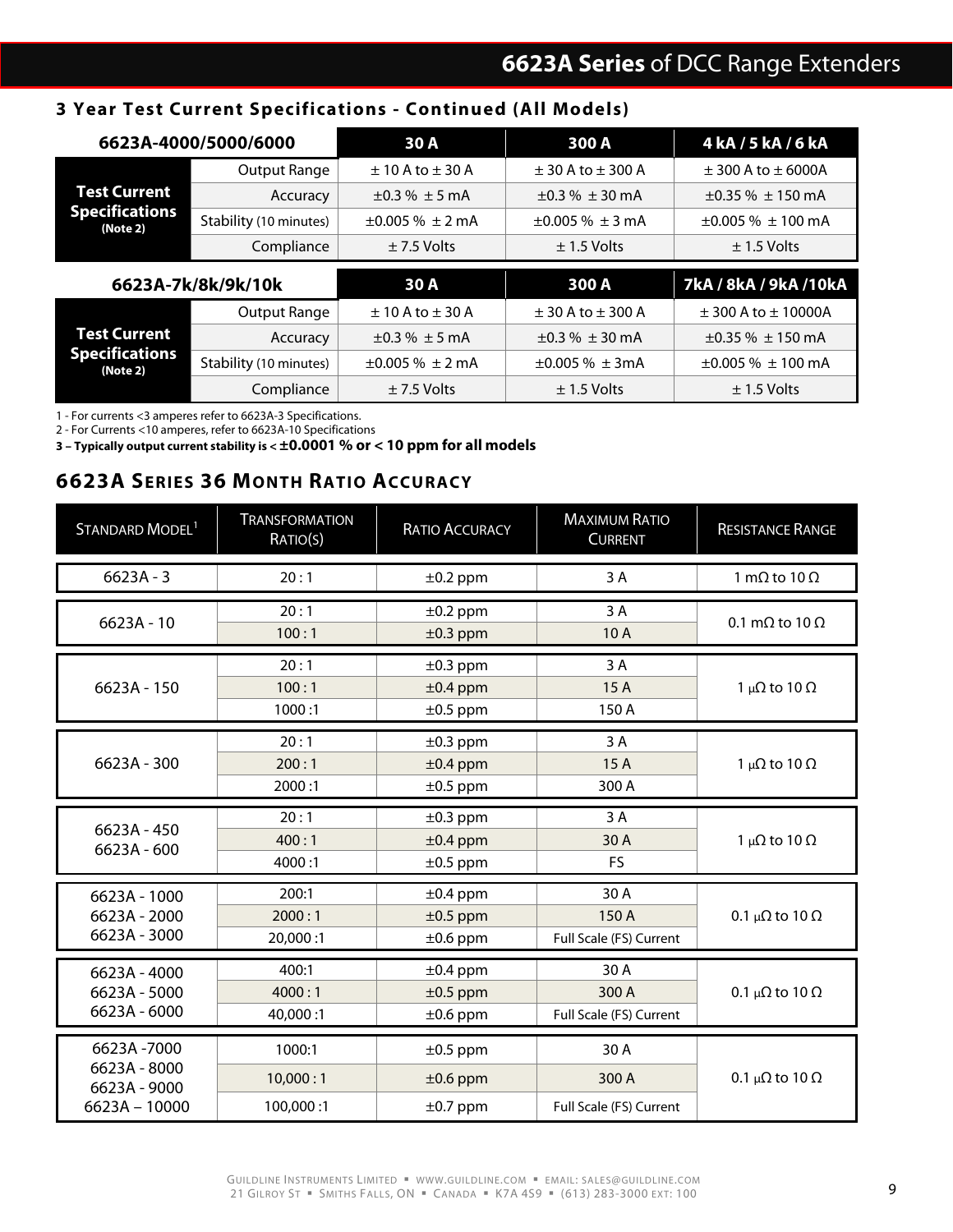### **6623A RANGE EXTENDER COMPLETE SYSTEM MEASUREMENT SPECIFICATIONS**

3 Year Specification Includes Specified Bridge(s), Patented Internal Precision Current Source, Internal Switching, System Scanner and Wiring. Coverage Factor k=2 (95%), Temperature Environment of  $23^{\circ}$ C  $\pm 3^{\circ}$ C.

| $6623A-3$                  | $x20 - 3A$<br>1 m $\Omega$ ~ 50m $\Omega$                    | $x20 - 3A$<br>$50 \text{m}\Omega \sim 10 \Omega$ |                                                                |                                                               |                                                        |                                                  |
|----------------------------|--------------------------------------------------------------|--------------------------------------------------|----------------------------------------------------------------|---------------------------------------------------------------|--------------------------------------------------------|--------------------------------------------------|
| 6622A Base, 6622- XR       | $\pm$ 0.8 ppm                                                | $\pm$ 0.7 ppm                                    |                                                                |                                                               |                                                        |                                                  |
| 6622A-XP, XPR. & HV Models | $\pm$ 0.7 ppm                                                | $\pm$ 0.6 ppm                                    |                                                                |                                                               |                                                        |                                                  |
| 6623A-10                   | $x100 - 10A$<br>$0.1 \text{m}\Omega \sim 0.5 \text{m}\Omega$ | $x100 - 10A$<br>$0.5m\Omega \sim 0.01\Omega$     | $x20 - 3A$<br>$1m\Omega \sim 50m\Omega$                        | $x20 - 3A$<br>$50 \text{m}\Omega \sim 10 \Omega$              |                                                        |                                                  |
| 6622A Base, 6622- XR       | $± 3.5$ ppm                                                  | $\pm$ 0.9 ppm                                    | $\pm$ 0.8 ppm                                                  | $\pm$ 0.7 ppm                                                 |                                                        |                                                  |
| 6622A-XP, XPR. & HV Models | $± 3$ ppm                                                    | $\pm$ 0.8 ppm                                    | $\pm$ 0.7 ppm                                                  | $\pm$ 0.6 ppm                                                 |                                                        |                                                  |
| 6623A-150                  | $X1000 - 150A$<br>$1 \mu\Omega \sim 10 \mu\Omega$            | $X1000 - 150A$<br>10 μ $\Omega$ ~ 0.1 m $\Omega$ | $X1000 - 150A$<br>$0.1 \text{m}\Omega \sim 0.5 \text{m}\Omega$ | x1000 - 150A<br>$0.5 \text{m}\Omega \sim 0.01 \Omega$         | $x100 - 15A$<br>$1m\Omega \sim 50m\Omega$              | $x20 - 3A$<br>$50 \text{m}\Omega \sim 10 \Omega$ |
| 6622A Base, 6622- XR       | $± 20$ ppm                                                   | $± 10$ ppm                                       | $± 3$ ppm                                                      | $\pm$ 0.8 ppm                                                 | $\pm$ 0.7 ppm                                          | $\pm$ 0.7 ppm                                    |
| 6622A-XP, XPR. & HV Models | $± 18$ ppm                                                   | $± 9$ ppm                                        | $± 2.5$ ppm                                                    | $\pm$ 0.7 ppm                                                 | $\pm$ 0.6 ppm                                          | $\pm$ 0.6 ppm                                    |
| 6623A-300                  | $x2000 - 300A$<br>$1 \mu\Omega \sim 10 \mu\Omega$            | x2000 - 300A<br>$10 \mu\Omega \sim 0.1 m\Omega$  | $x2000 - 300A$<br>$0.1 \text{m}\Omega \sim 0.5 \text{m}\Omega$ | $x2000 - 300A$<br>$0.5 \text{m}\Omega \sim 0.01 \Omega$       | $x200 - 15A$<br>$1m\Omega \sim 50m\Omega$              | $x20 - 3A$<br>$50 \text{m}\Omega \sim 10 \Omega$ |
| 6622A Base, 6622-XR        | $± 15$ ppm                                                   | $\pm$ 8 ppm                                      | $\pm$ 2 ppm                                                    | $\pm$ 0.8 ppm                                                 | $\pm$ 0.7 ppm                                          | $\pm$ 0.7 ppm                                    |
| 6622A-XP, XPR. & HV Models | $± 12$ ppm                                                   | $± 7$ ppm                                        | $\pm$ 1.5 ppm                                                  | $\pm$ 0.7 ppm                                                 | $\pm$ 0.6 ppm                                          | $\pm$ 0.6 ppm                                    |
|                            |                                                              |                                                  |                                                                |                                                               |                                                        |                                                  |
| 6623A-450/600              | x4000 - 600A<br>$1 \mu\Omega \sim 10 \mu\Omega$              | x4000 - 600A<br>10 μ $\Omega$ ~ 0.1 m $\Omega$   | x4000 - 600A<br>$0.1 \text{mA} \sim 0.5 \text{mA}$             | x4000 - 600A<br>$0.5m\Omega \sim 0.01\Omega$                  | x400 - 30A<br>$1m\Omega \sim 50m\Omega$                | $x20 - 3A$<br>$50 \text{m}\Omega \sim 10 \Omega$ |
| 6622A Base, 6622- XR       | $± 15$ ppm                                                   | $± 8$ ppm                                        | $\pm$ 2 ppm                                                    | $\pm$ 0.8 ppm                                                 | $± 0.7$ ppm                                            | $± 0.7$ ppm                                      |
| 6622A-XP, XPR. & HV Models | $± 12$ ppm                                                   | $± 7$ ppm                                        | $± 1.5$ ppm                                                    | $\pm$ 0.7 ppm                                                 | $\pm$ 0.6 ppm                                          | $\pm$ 0.6 ppm                                    |
| 6623A-1k/2k/3k (note 1)    | x20000 - FSA<br>0.1 μ $\Omega$ ~ 1 μ $\Omega$                | x20000 - FSA<br>$1 \mu\Omega \sim 10 \mu\Omega$  | x20000 - FSA<br>10 μ $\Omega$ ~ 0.1 m $\Omega$                 | x20000 - FSA<br>$0.1 \text{m}\Omega \sim 0.5 \text{m}\Omega$  | $x2000 - 150A$<br>$0.5m\Omega \sim 0.01\Omega$         | $x200 - 15A$<br>$1m\Omega \sim 0.1\Omega$        |
| 6622A Base, 6622- XR       | $± 18$ ppm                                                   | $± 12$ ppm                                       | $\pm$ 8 ppm                                                    | $±$ 2 ppm                                                     | $\pm$ 0.8 ppm                                          | $\pm$ 0.7 ppm                                    |
| 6622A-XP, XPR. & HV Models | $± 16$ ppm                                                   | $± 10$ ppm                                       | $± 7$ ppm                                                      | $± 1.5$ ppm                                                   | $\pm$ 0.7 ppm                                          | $\pm$ 0.6 ppm                                    |
| 6623A-4k/5k/6k (note 2)    | x40000 - FSA<br>0.1 μ $\Omega$ ~ 1 μ $\Omega$                | x40000 - FSA<br>$1 \mu\Omega \sim 10 \mu\Omega$  | $x40000 - FSA$<br>10 μ $\Omega$ ~ 0.1 m $\Omega$               | x40000 - FSA<br>$0.1 \text{m}\Omega \sim 0.5 \text{m}\Omega$  | x4000 - 300A<br>$0.5m\Omega \sim 0.01\Omega$           | $x400 - 30A$<br>$1m\Omega \sim 0.1\Omega$        |
| 6622A Base, 6622- XR       | $\pm$ 16 ppm                                                 | $\pm$ 10 ppm                                     | $\pm 6$ ppm                                                    | $\pm$ 1.8 ppm                                                 | $\pm$ 0.8 ppm                                          | $\pm$ 0.7 ppm                                    |
| 6622A-XP, XPR. & HV Models | $± 14$ ppm                                                   | $± 8$ ppm                                        | $± 5$ ppm                                                      | $± 1.4$ ppm                                                   | $± 0.7$ ppm                                            | $± 0.6$ ppm                                      |
| 6623A-7k/8k/9k/10k (note2) | x100 k - FSA<br>0.1 μ $\Omega$ ~ 1 μ $\Omega$                | $x100k - FSA$<br>$1 \mu\Omega \sim 10 \mu\Omega$ | $x100k-FSA$<br>10 μ $\Omega$ ~ 0.1 m $\Omega$                  | $x100k - FSA$<br>$0.1 \text{m}\Omega \sim 0.5 \text{m}\Omega$ | x10000 - 300A<br>$0.5 \text{m}\Omega \sim 0.01 \Omega$ | $x1000 - 30 A$<br>$1m\Omega \sim 0.1 \Omega^*$   |
| 6622A Base, 6622-XR        | $± 14$ ppm                                                   | $± 8$ ppm                                        | $± 5$ ppm                                                      | $± 1.6$ ppm                                                   | $± 0.8$ ppm                                            | $± 0.7$ ppm                                      |

Note 1: FSA is Full Scale Amperes (from1 kA to 3 kA, depending on model). For x 20 Range - Refer to 6623A-3 Amp Specifications Note 2: FSA is Full Scale Amperes (from 4 kA to 10 kA, depending on model). For x 20 and x100 Range - Refer to 6623A-10 Amp Specifications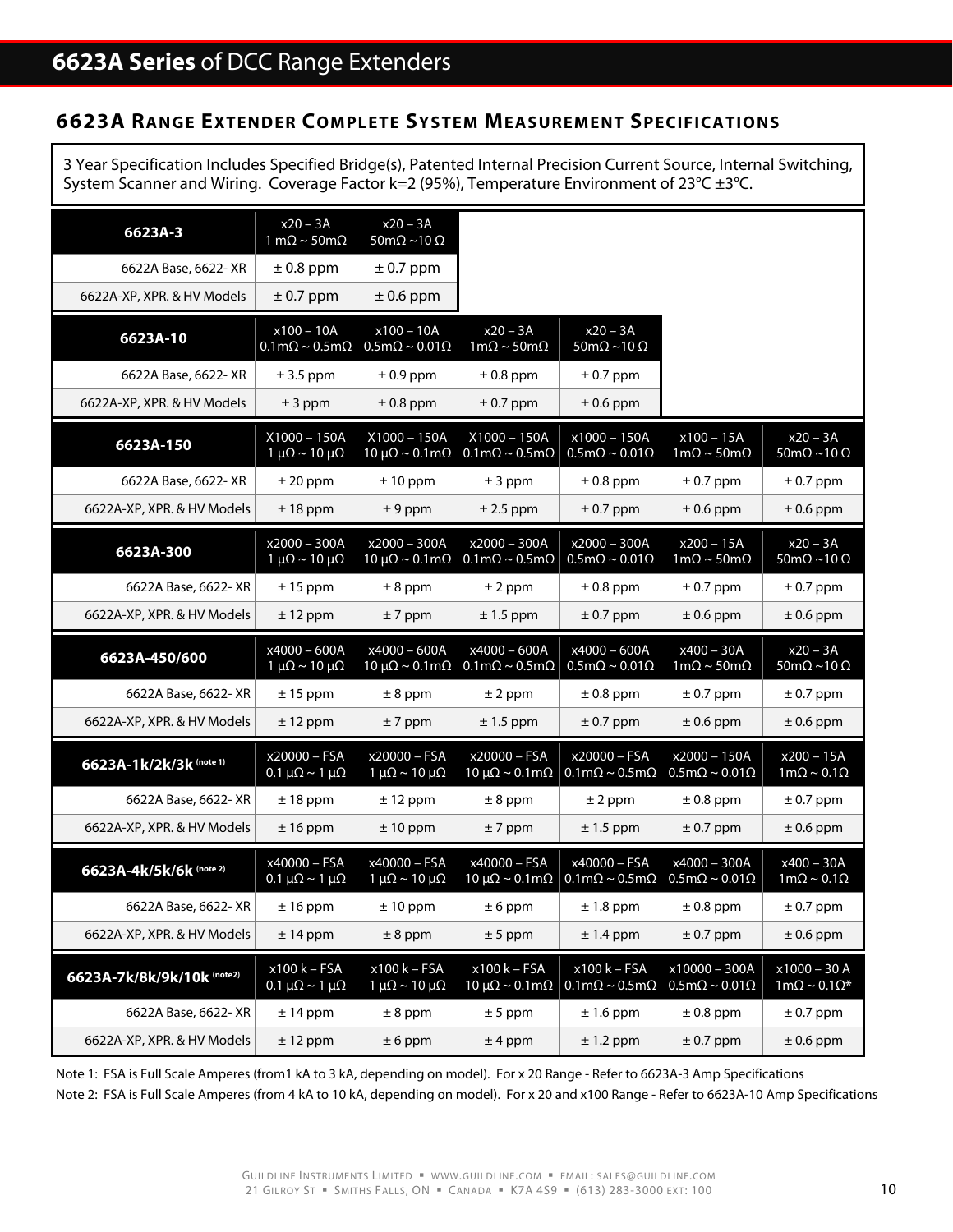#### **6623A Series Models Dimensions**

| <b>STANDARD</b>     | <b>6623A DIMENSIONS (HEIGHT X WIDTH X DEPTH)</b> |                      |                                  |                    |  |  |
|---------------------|--------------------------------------------------|----------------------|----------------------------------|--------------------|--|--|
| MODELS <sup>1</sup> |                                                  | Rack                 |                                  | Bench              |  |  |
| 6623A-3/10          | $5.2" \times 20.7" \times 20.3"$                 | 132 x 526 x 516 mm   | $5.7" \times 17.3" \times 20.3"$ | 145 x 440 x 516 mm |  |  |
| 6623A-150           | $5.2" \times 20.7" \times 27.1"$                 | 132 x 526 x 693 mm   | $5.7" \times 17.5" \times 27.1"$ | 145 x 445 x 693 mm |  |  |
| 6623A-300           | $7.0'' \times 20.7'' \times 27.1''$              | 178 x 526 x 693 mm   | $7.5" \times 17.5" \times 27.1"$ | 145 x 445 x 693 mm |  |  |
| 6623A-450/600       | $8.75" \times 20.7" \times 29.1"$                | 222 x 526 x 739 mm   | $10"$ x $17.5"$ x $29.4"$        | 254 x 445 x 747 mm |  |  |
| 6623A-1k/2k/3k      | 44.7" x 21.8" x 36.7"                            | 1135 x 552 x 932 mm  |                                  |                    |  |  |
| 6623A-4k/5k/6k      | $44.7$ " x $44.1$ " x $36.7$ "                   | 1135 x 1120 x 932 mm |                                  |                    |  |  |
| 6623A-7k/8k/9k/10k  | $44.7''$ x 66.2" x 36.7"                         | 1135 x 1682 x 932 mm |                                  |                    |  |  |

### **6623A Series Models Power and Weight Requirements**

|                                        | <b>6623A POWER REQUIREMENTS AND WEIGHT</b> |                  |               |      |                   |     |                          |  |
|----------------------------------------|--------------------------------------------|------------------|---------------|------|-------------------|-----|--------------------------|--|
| <b>STANDARD</b><br>MODELS <sup>1</sup> |                                            |                  | Power         |      | Rack Model Weight |     | <b>Bench Unit Weight</b> |  |
|                                        | Voltage                                    | Frequency        | VA (max) $**$ | Ibs  | kg                | Ibs | kg                       |  |
| 6623A-3                                | <b>100 VAC</b>                             | 50/60 Hz<br>± 5% | 100           | 23   | 10.5              | 28  | 12.7                     |  |
| 6623A-10                               |                                            |                  | 400           | 25   | 11.4              | 30  | 13.7                     |  |
| 6623A-150                              | to<br><b>240 VAC</b>                       |                  | 800           | 46   | 21                | 50  | 22.7                     |  |
| 6623A-300                              | ±10%                                       |                  | 1000          | 62   | 28.2              | 70  | 31.8                     |  |
| 6623A-450                              |                                            |                  | 1250          | 67   | 30.5              | 86  | 39.1                     |  |
| 6623A-600                              | <b>208 VAC</b>                             |                  | 1900          | 76   | 34.5              | 95  | 43.2                     |  |
| 6623A-1000                             | to<br><b>240 VAC</b>                       | 50/60 Hz<br>± 5% | 2600          | 360  | 164               |     |                          |  |
| 6623A-2000                             | ±10%                                       |                  | 4700          | 490  | 223               |     |                          |  |
| 6623A-3000                             |                                            |                  | 6800          | 620  | 282               |     |                          |  |
| 6623A-4000                             | <b>208 VAC</b>                             | 50/60 Hz<br>± 5% | 9200          | 930  | 423               |     |                          |  |
| 6623A-5000                             |                                            |                  | 11400         | 1070 | 486               |     |                          |  |
| 6623A-6000                             |                                            |                  | 13600         | 1210 | 550               |     |                          |  |
| 6623A-7000                             | to<br><b>240 VAC</b>                       |                  | 16100         | 2030 | 923               |     |                          |  |
| 6623A-8000                             | ±10%                                       |                  | 18400         | 2170 | 986               |     |                          |  |
| 6623A-9000                             |                                            |                  | 20700         | 2310 | 1050              |     |                          |  |
| 6623A-10000                            |                                            |                  | 23000         | 2450 | 1114              |     |                          |  |

1 - Any model in increments of 150 A from 150 A to 10,000 A is available. Please contact Guildline for specifications. As a general rule, the specifications are typically close to the next higher model (eg a 1100 A to 1850 A models would have the same specifications as the 2000 A model).